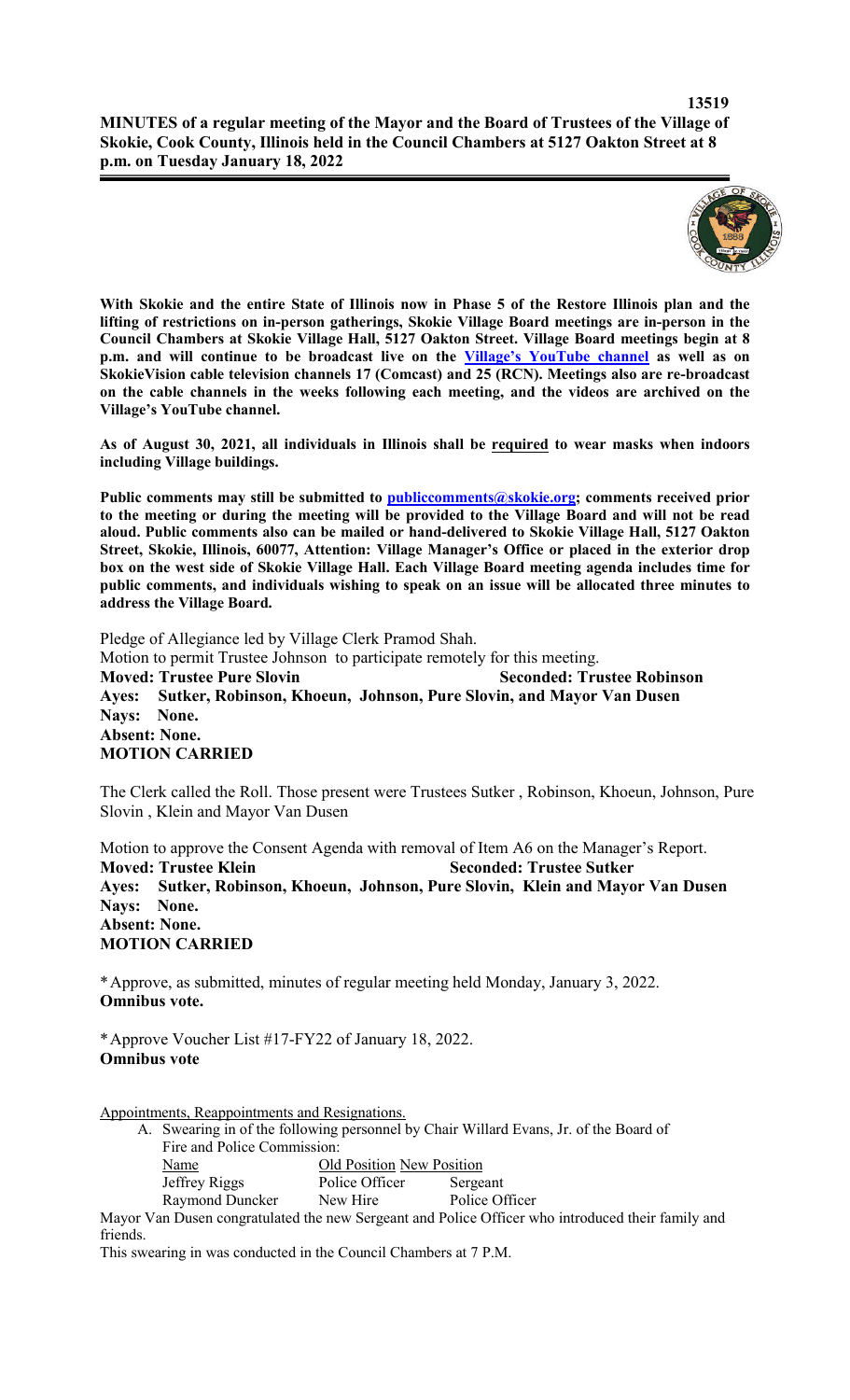## **13520 Meeting of the Mayor and Board of Trustees Tuesday, January 18, 2022 Page Two**

\*B. Reappointments *Zoning Board of Appeals:* Richard Perlin as Vice Chair and Brian O'Donnell as Chair

C. Resignations *Plan Commission:* George Mitchell as Vice Chair *Public Safety Commission:* Kevin Frampton **Omnibus vote.**

Presentation and Reports. A. Presentation and Public Hearing Len Becker, Economic Development Manager conducted the Public Hearing. Motion to Open Public Hearing. **Moved: Trustee Sutker Seconded: Trustee Robinson Ayes: Sutker, Robinson, Khoeun, Johnson, Pure Slovin, Klein and Mayor Van Dusen Nays: None. Absent: None. MOTION CARRIED**

Serge Khalimsky, General Manager of Westfield and Rob Wyatt, Vice President of Licensing at Westfield spoke about sales, tax revenue, enhance sustainability, foot traffic, recycling efforts convenience for shoppers, amenities, etc. They answered questions from the Board. Howard Meyer, President & CEO of Skokie Chamber, Jerry Brozek, Scott Schoeller, and Dina Rubalcha had questions and comments. Steve Franklin from the Economic Development Commission and Barbara Carley from American Landmark wrote letters in support of the proposed project.

Motion to Close Public Hearing. The second Public Hearing will be February 7<sup>th</sup>.

**Moved: Trustee Pure Slovin Seconded: Trustee Khoeun Ayes: Sutker, Robinson, Khoeun, Johnson, Pure Slovin, Klein and Mayor Van Dusen Nays: None. Absent: None. MOTION CARRIED**

# Report of the Village Manager.

\*A.Gross Point Road (Old Orchard Road to Golf Road) Reconstruction Phase II and Phase III Engineering Services and Agreements.

Motion to concur with staff's recommendation to approve the following Resolutions.

## Resolution 22-1-R-1523

Motion to approve a Resolution authorizing the execution of the Supplemental Local Public Agency amendment for Federal Participation with the State of Illinois.

## **Omnibus vote.**

Resolution 22-1-R-1524

Motion to approve a Resolution authorizing the supplemental local agency agreement related to Phase II engineering services agreement with TranSystems Corp.

## **Omnibus vote.**

## Resolution 22-1-R-1525

Motion to approve a Resolution authorizing execution of the Local Public Agency Engineering services agreement with Christopher B. Burke Engineering.

## **Omnibus vote.**

Resolution 22-1-R-1526

Motion to approve a Resolution authorizing the execution of the Local Public Agency agreement for Federal participation with the State of Illinois.

## **Omnibus vote.**

Resolution 22-1-R-1527

Motion to approve a Resolution authorizing the Jurisdictional transfer of the subject roadway segment.

## **Omnibus vote.**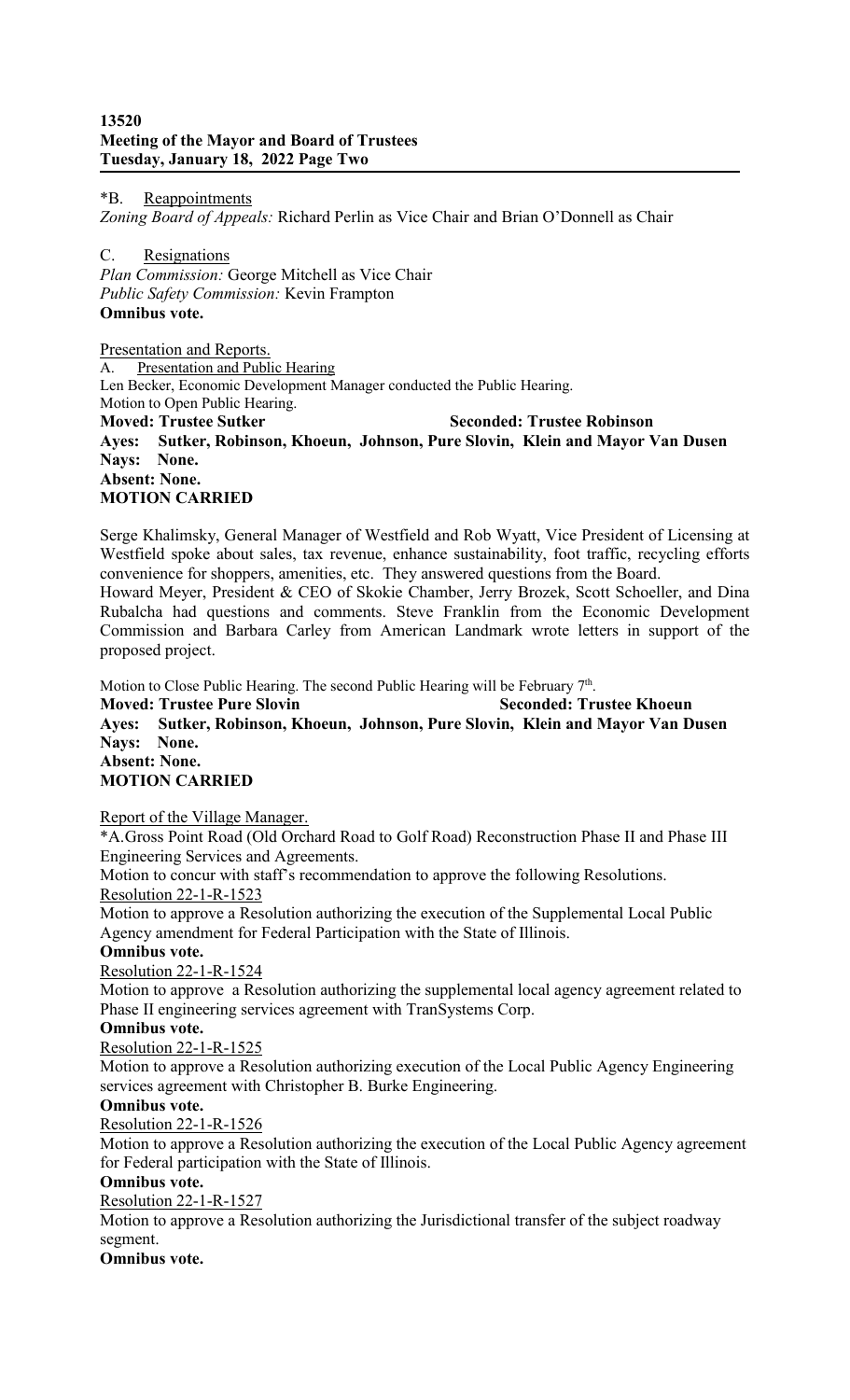## **Meeting of the Mayor and Board of Trustees Tuesday, January 18, 2022 Page Three**

Approval of the prepared Ordinance adding the transferred section of Gross Point Road to the Village's street network

\*B.Employee Benefit Consulting Services – The Horton Group, Orland Park, Illinois - \$65,520. Motion to concur with staff's recommendation and request Mayor and Board approval to enter in to a contract for Employee Consulting Services in a not to exceed amount of \$65,520 with The Horton Group.

### **Omnibus vote.**

\*C.Maintenance Contract for Traffic Signals & Street Lighting for 2022 – H&H Electric, Franklin Park, Illinois - \$82,382.52.

Motion to award a contract to H&H Electric, Franklin Park, Illinois in the amount of \$82,382.52 for maintenance contract for traffic signals & street lighting for 2022. **Omnibus vote.**

\*D.Tower Ladder Purchase Fleet #109/TL18 – Pierce Manufacturing/Macqueen Emergency, Aurora, Illinois - \$1,449,361.

Motion to award a contract to Pierce Manufacturing/Macqueen Emergency for tower ladder purchase fleet #109/TL18 in the amount of \$1,449,361. **Omnibus vote.**

Report of the Corporation Counsel.

## CONSENT:

\* A. Ordinance 22-1-Z-4585

Motion to adopt an ordinance amending the Zoning Map with regard to the property located at 5050 Mulford Street, Skokie, Illinois from an R2 Single-Family district to an NX Neighborhood Mixed-Use district (2021-15P). This item is on the consent agenda for second reading and adoption.

## **Omnibus vote.**

## \* B. Ordinance 22-1-Z-4586

Motion to adopt an ordinance vacating the alley located between 7800 Lincoln Avenue and 5050 Mulford Street, Skokie, Illinois, in an NX Neighborhood Mixed-Use district (2021-16P). This item is on the consent agenda for second reading and adoption. **Omnibus vote.**

## \* C. Ordinance 22-1-Z-4587

Motion to adopt an ordinance granting a special use permit to expand the parking facilities at 7800 Lincoln Avenue, Skokie, Illinois, in an NX Neighborhood Mixed-Use district and granting relief from Chapter 118, Sections 118-212(i) and118-220(5)a. of the Skokie Village Code and the repeal of Village Ordinance Number 02-2-Z-3066 (2021-17P). This item is on the consent agenda for second reading and adoption. **Omnibus vote.**

## FIRST READING:

D. An ordinance approving a plat of dedication for property located at 3320-3340 Dempster Street, Skokie, Illinois in an NX Neighborhood Mixed-Use district. This item is on the agenda for first reading and will be on the February 7, 2022 agenda for second reading and adoption.

#### Public Comments.

These public comments were email to the Board before the meeting.

Jerry Herst, Julie Dorfman, Tiffany Christian, Joseph Brennan, Sharon Goodman, Roberta Buchanan, Janet Pellegrini, Marla Nitti, Catherine Nagler, Libby Hill, Christine Steel, Elizabeth Cunniff, Elizabeth Meadows, Ellen Siciliano, Liz Lehman, Jennifer O'Neil, Caroline Nakic, Mary Lou Mellon, Terri Spratt, Michael Davis, Rachel Rosner, Leslie Shad, Neil Brown, Isabelle Clerc, Tim Sonder, Joey Feinstein, Ashvin Veligandla, Ann Terry, Bonnie Zuckerman, Charlotte Winters, Carol Platt, Jerome Brozek, Gerri Rode, Tess Branklin, Leslie Allen Bayles,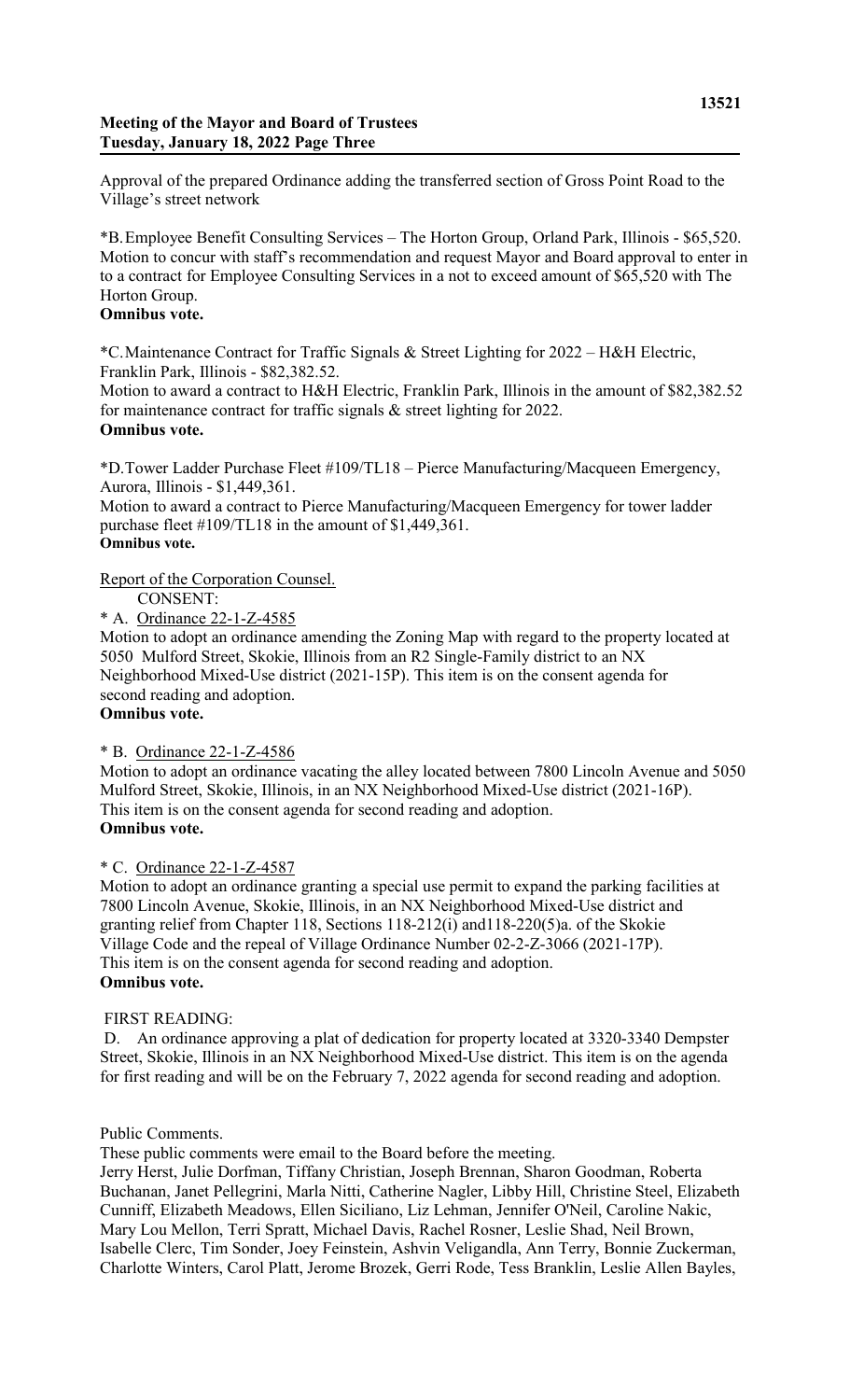#### **13522 Meeting of the Mayor and Board of Trustees Tuesday January18, 2022 Page Four**

Lynne Jones, Richard and Ramona Meher, Bob Russ, Frank Geilen, Susan Jicha, Judith Cheske, Steve House, Sarah Abu-Absi, Alison Chesley, Adair Small, Elisa Meggs, Laura Murray, Susan A. Silver, Ted Glasoe, Roberta Asher, Nora Moore Lloyd, Betsy R. Brill, Liz Challoner, Jerome Brozek, Wanda Thompson and Robert Killeen, Tariq Shihadah, Katharine Spencer, Patricia Browne, Kathleen Doherty, Sandy Christafferson, Carmen Smith, Herbsachs, Teresa Doherty, Betsy Godwin/Sandy McNabb , Dennis & Julia Clarke , Kelly Bauer , Richardson, Sarah , cassi saari , Mary Ann Gottlieb, Kathleen Watterlohn, Jennifer Marshall , Robyn Detterline , ELEONORA DILISCIA , Jessica Castellanos , Christiane Rey , nancy bradt , Alison E. Halm, Maureen Murphy , Kathy Welton, Marilyn Ferdinand , Bernadette Payne , Carol Southard , Marcie Roman , Laurie Blackmon, Sigrid Pilgrim, David Hoyt , Craig McClure , Christina Kopec , Piper rothschild , Valerie Krejcie , mary kay andreoni , Hilary Mac Austin , amy.lardner@sbcglobal.net , Libby Shafer , Sarah Brown, Susan Ani , Rebecca Shields, Rebecca MacDonald, Raymond vegte, Lisa Frye , Leslie Ritter-Jenkins, John Paterson, Chris Garbacz , Connie Catellani , Mina Ajami, Christine Peters, Russel D. Smith, John Aufegger , Ronald Skleney , Nelson, Susan , Lynette Spencer , Maggie Jones, Linda Welsh, Nina Newhouser Laurence Lewis, Donna McCluskey , MARCIA WEFLEN , Kathy Wassmann, Julia McCauley , Christine Peters, David Cook , Katherine Larson, Constance porteous , Christopher Fedak , Nancy Hollander, LEONIE DEUTSCH , Bonnie Bush, Rick Neslon, Lorri Fishman , Barbara Rubin, Shira Hammann, Alan Pilgrim , Carrie McDowell ,Toby Bernstein & Lynn Freeman , Russ Hollander, Stuart & Rita Koch, Marina Post, Fay Clayton , Colleen Burke, Catherine, Lauren and Karina Benson, Karen OHayer, Cynthia Zeltwanger , Mary Conway , Amanda Gorman ,Pamela Sloan , Ashley Scott, Susan Weimer, Victoria Smith , John Cara , Jenifer McCartney , Stephen S. Messutta , Jennifer O'Neil , Whitney Richardson , Milanovich, Joseph , Erin Motkowicz , Kimberly Polka , Sara Chatfield , Janet Pellegrini , Steven Goldfarb , Kelly Oldfield , Elaine Carlson , Ann Domek, Barbara Smirl , Jessica Hopper, sarah rohloff , Julie Rand, Sue Gregor, Jack Brennan, Marcelle Wilkins, Stephanie Williams, Chelsea Rowe, Natalie Gillespie , Barbara Shaw , Lisette Zaid, Elizabeth Barnes, Linda Orlandi, Jannet Chang, Lesley Hershman, Kathe Workman, Toby Bernstein , Andrew DeCanniere , Casey Schissler, Anthony Fernandez, Robyn Gilliom, Joyce Hodel, M Langan, Lynette Wolfe, John Tiffin, Barbara Kenning, Judith Bond, Maureen Mccoy, Linda Sanchez, Erin Wheeler, Sandra Azus, Jerry Brennan , Burton DeWilde, Mary Gustafson, Ingrid Kalessa, Lee A. Levin, Jonathan Roth, Rachel White, Julie Winsberg, Patricia Urbanus Dunne, Sandy Swanson, Diana Berek, Benjamin Weiss, Benjamin Cox , Lynn Freeman, Asher Bronfeld , Keith Madden , James Tibensky, Mary Kukura, Marshall Sorkin, Bonnie Bush, Lynette Wolf, Amy Skalinder, Karen Rodiek , James Hebson, Sherry Gold, Jean Sodemann, Lynn Dipple, Jerry Brozek, Vicky McKinley , Monica Connerly, Tracy Nolan , Ben Conley, Michael Taft, Donna Bergen, Tom Madden, Valerie Busch Smith, Martha Evens, Michelle Patt, Suzette Greene, Kathleen Maciuba, Linda Konitz, Patricia Urbanus, Christine Esposito , Maria de la Rosa-Young, Jim La Rochelle, Michael Paoli, John Mahal, Linda Konitz, Allison Sloan, Jennifer Allen-Goldstein, Jean Hedstrom, and Ruth Hecktman.

These comments were email to the Board after the January 18<sup>th</sup> meeting. Allison Sloan, Nancy Sreenan, Leslie Shad, Carmen Maldonado, Asher Bronfeld, Jason Kerr, Amy Noren, Judith Bond, Tracy LaRock, Mary Ann Markowicz, Toby Bernstein, and Andrew DeCanniere, Beth Flintoft, Sheila Brown, William Eyring, Scott Siegel, Patricia Bailey Altura, Roberto Levi, M.D and Pamela Sloan(sent twice).

Public Comments received by email after January 22, 2022 will be listed on the next Minutes.

Richard Evonitz commented on support of passage of the Pension Bond Ordinance.

Public Comments

Jerry Brozek made references to "Dirty Business" Lori Kaplan spoke against the proposed Carvana development.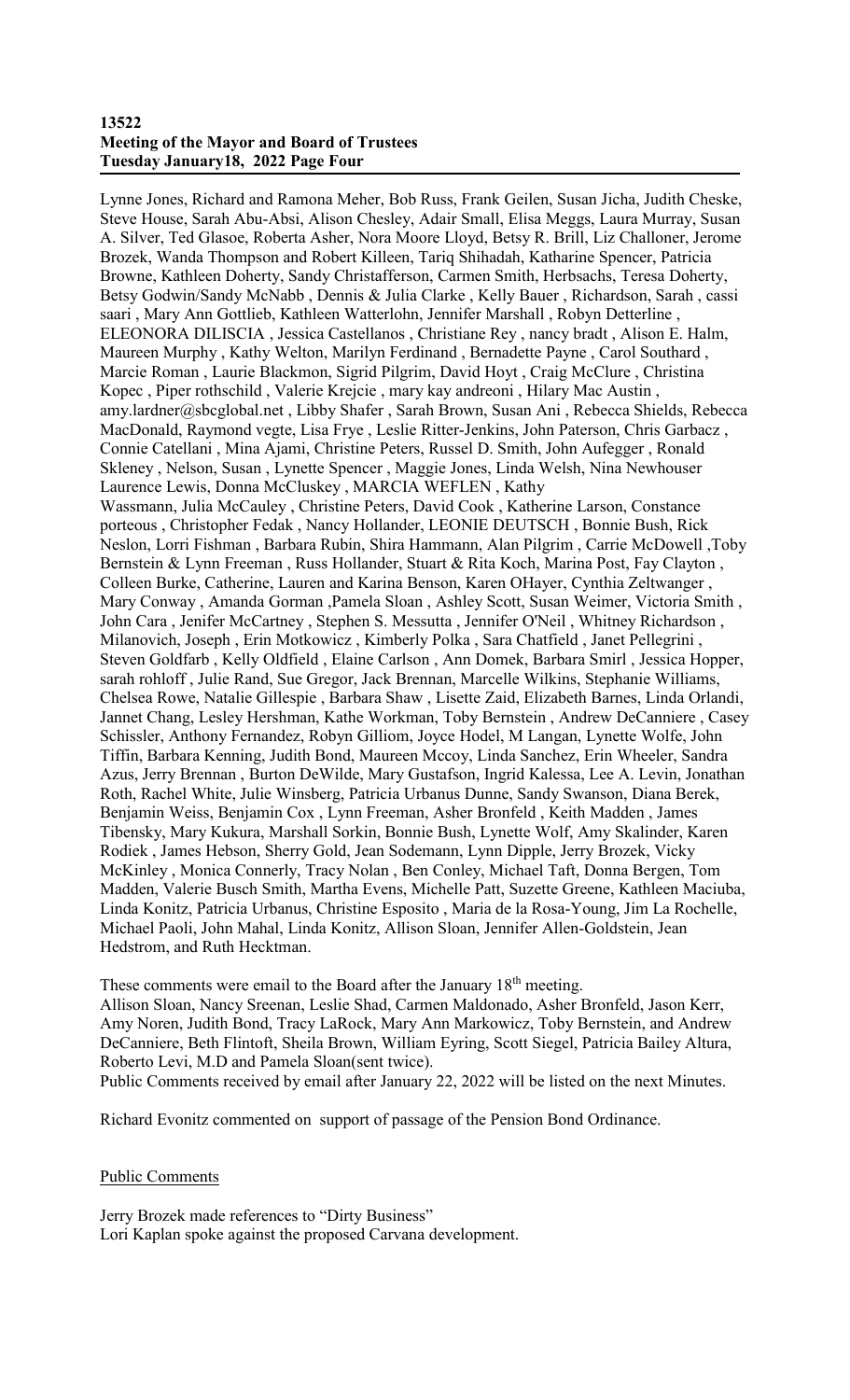## **Meeting of the Mayor and Board of Trustees Tuesday January 18, 2022 Page Five**

Adjournment. Motion to adjourn at 8:58 p.m.<br>Moved: Trustee Sutker **Moved: Trustee Sutker Seconded: Trustee Klein Ayes: Sutker. Robinson, Khoeun, Johnson, Pure Slovin, Klein and Mayor Van Dusen Nays: None. Absent: None. MOTION CARRIED**

> ------------------------------- Pramod Shah, Village Clerk

Approved:

---------------------------------- Mayor Van Dusen

Items marked with an asterisk (\*) indicate they are part of the Consent Agenda that contains routine items or items which have already been discussed by the Mayor and Board at a previous public meeting and require a second reading. Items on the Consent Agenda are passed in one vote at the beginning of the Board Meeting. Prior to the vote on the Consent Agenda, the Mayor will inquire if there is any matter which anyone wishes to remove from the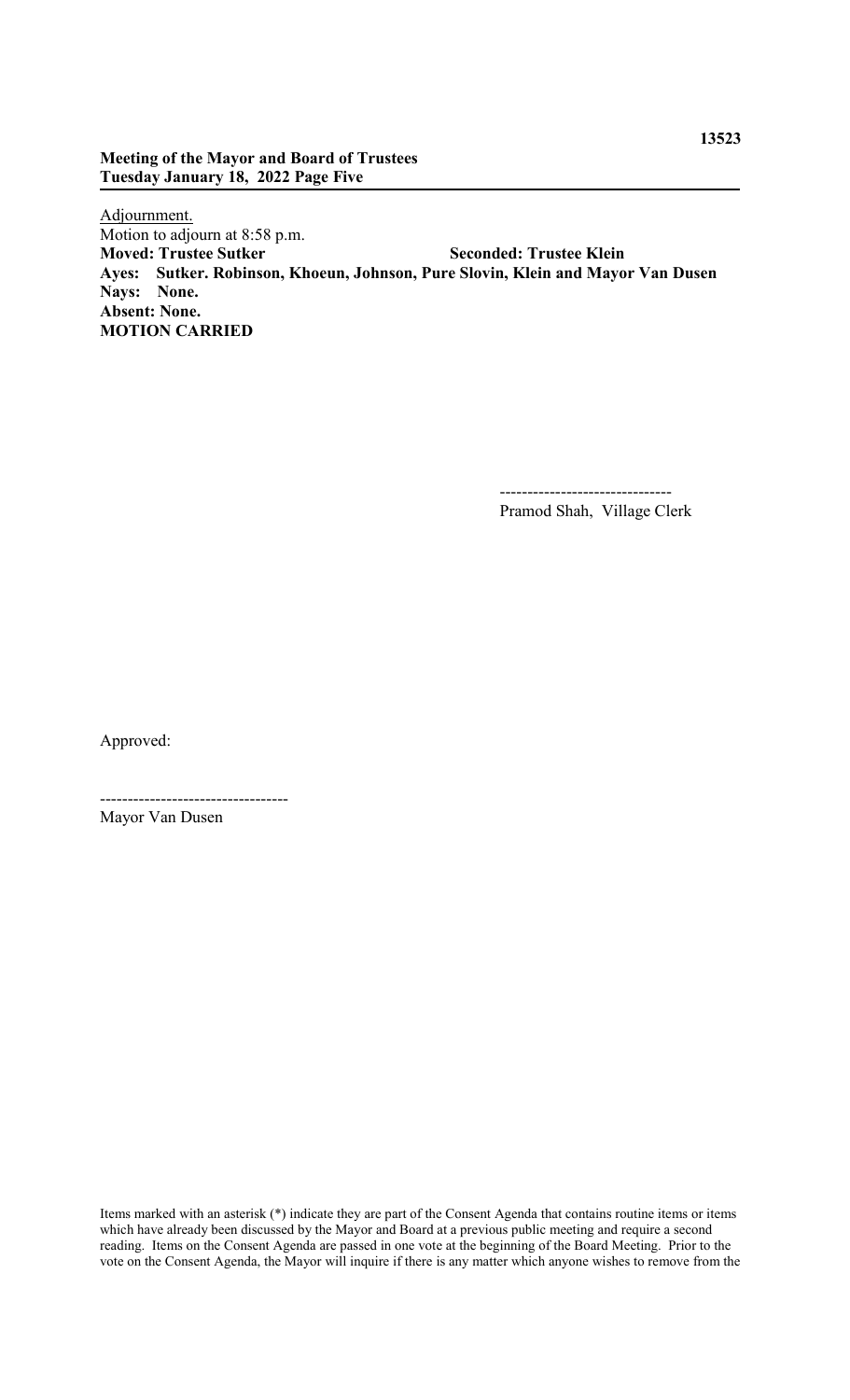Consent Agenda. If there is an item on the Consent Agenda which you wish to address, please inform the Mayor at that time you wish to remove it from the Consent Agenda. **13526**

**Meeting of the Mayor and Board of Trustees Tuesday January18, 2022 Page Six**